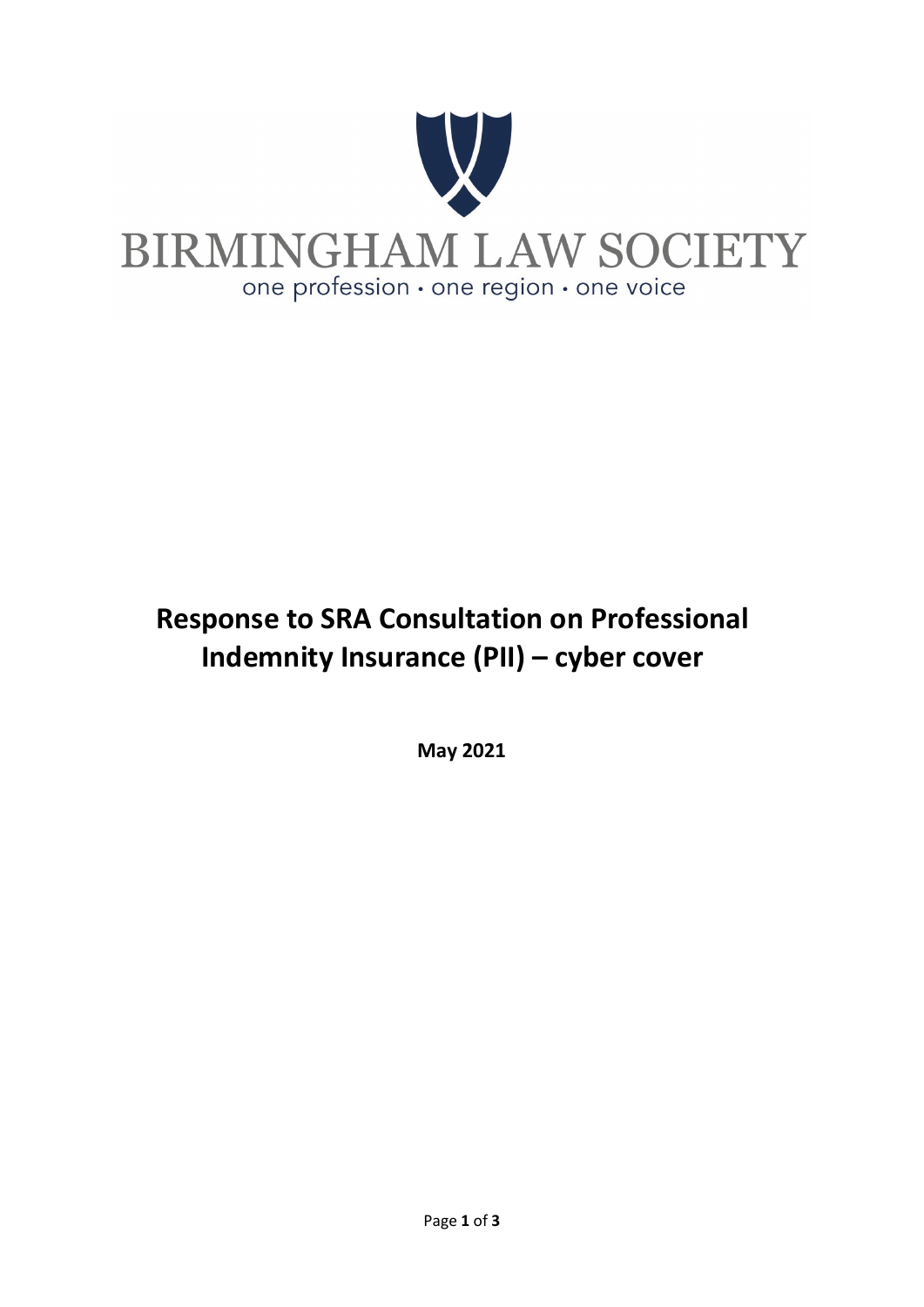# **Response of the Consultation Committee of the Birmingham Law Society to the SRA Consultation on Professional Indemnity Insurance (PII) – cyber cover**

This response has been prepared by the Consultation Committee of the Birmingham Law Society. The Society is the largest local law society with some 5,000 members from all branches of the legal profession and practising in all aspects of law. The response represents the collective views of the Consultation Committee whose members include specialists in professional regulation and those with experience of PII.

## **Question 1 – Do you agree with the proposed change to our MTCs?**

Yes

We welcome the SRA's exercise in clarification for the benefit of the profession. In our experience, insurance policies and indeed the MTCs often have areas of doubt which result in coverage disputes between insureds and insurers. Any steps that the SRA can take to improve the understanding of all parties in this area are prudent and sensible.

Cyber risks have become a significant concern for law firms in recent years and as a result cyber insurance is often purchased as a knee jerk reaction without a full appreciation of the cover it provides. By making it clear that the civil liability provision under the MTCs covers consumer/third party losses but not First Party (law firm) losses this will enable firms to consider and then arrange cover which suits their own business needs. Firms should not underestimate the value in having a specialist professional indemnity broker standing with them and advising them preferably before they sign the contract of insurance.

## **Question 2 – Does the draft clause, in your view, maintain, expand or reduce the current scope of consumer protection afforded through our PII arrangements?**

We consider that the draft clause maintains (as it should) the current scope of consumer protection.